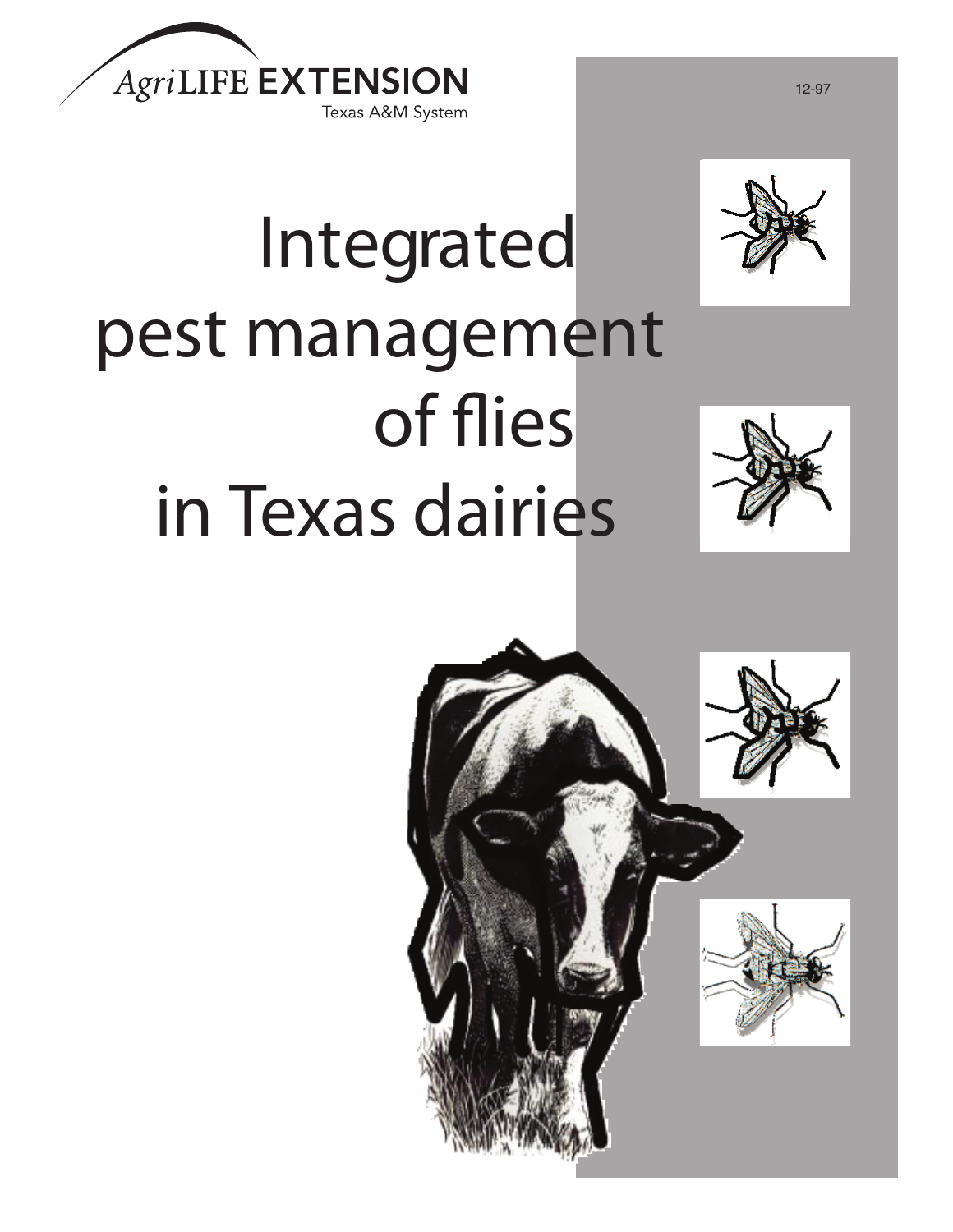# **Contents**



# *3* **Fly management problems**

Insecticide resistance, environmental regulations and public opinion are increasing the need for an integrated approach to fly management.

# *4* **Major pest flies**

Knowing the biology of the major pest flies — houseflies, stable flies, horn flies, garbage flies and blow flies — can help producers manage them successfully.

# *6* **Integrated pest management**

Integrated pest management (IPM) links many control methods into one system that reduces dependence on chemicals.

# *7* **Sanitation**

To implement a successful IPM program, begin with sanitation and manure management.

# *8* **Biological control**

Fly populations can be suppressed by using beneficial insects and arthropods, predators and parasites.

# *10* **Chemical control**

Chemicals used for fly control must be applied to specific areas. For adult flies, chemicals are used in sprays, mists, self-application devices, baits and traps. Larvae are suppressed with sprays and feed-through or oral larvicides.

# *14* **Scouting**

Scouting is essential to find breeding sites and to decide where to release parasites and to apply larvicides and additional sanitation.

# *16* **Principles of fly control**

Nine principles govern fly control in dairies and provide excellent guidelines in your pestmanagement program.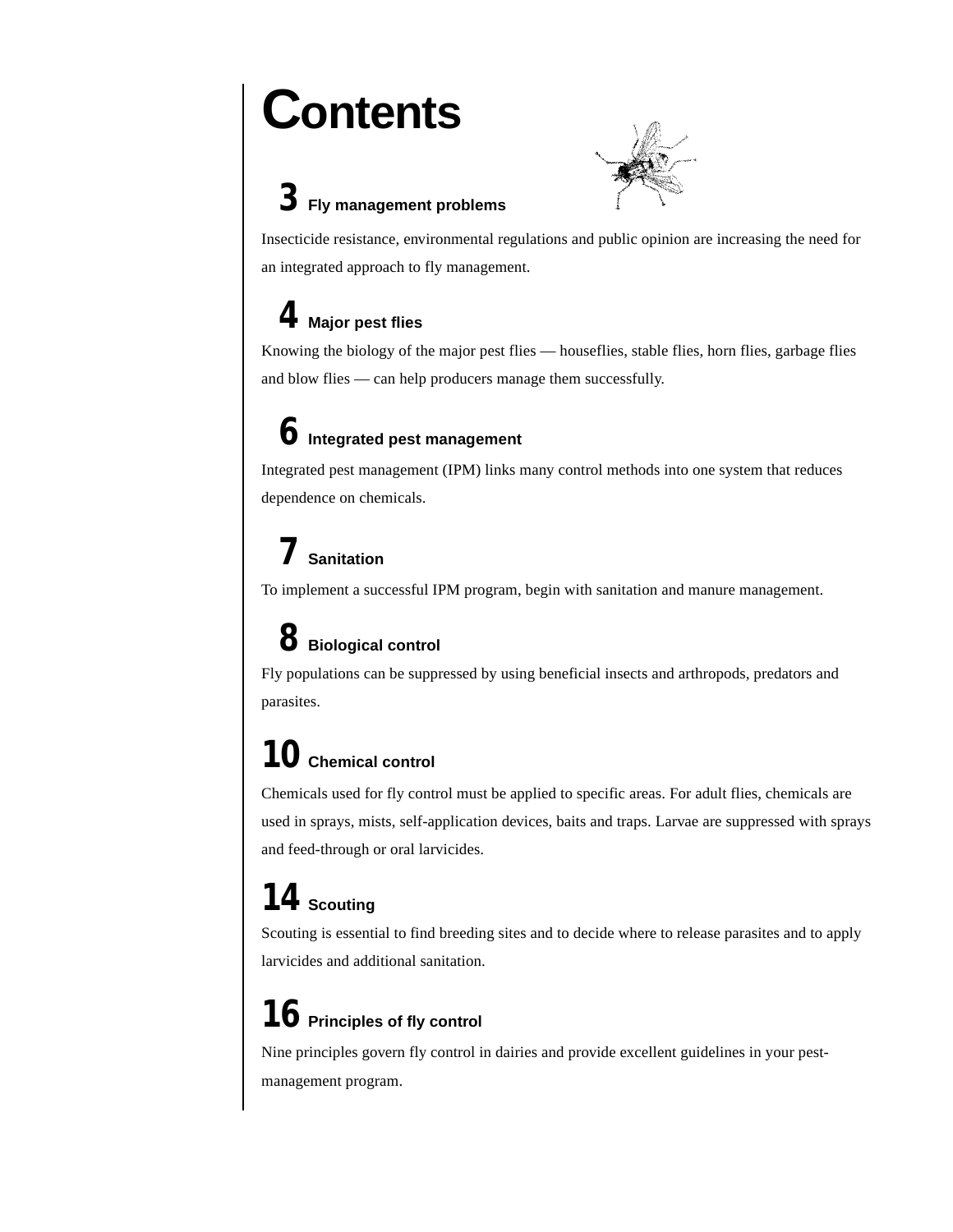

# **Integrated pest management of flies in Texas dairies**

**LIES IN DAIRIES** are managed best when producers coordinate several methods that together offer good control at low cost. Called integrated pest management (IPM), this approach reduces dependence on chemicals, instead combining sanitation practices, biological control and chemical agents to reduce fly populations.

The integrated approach to fly control is needed because:

• Fewer effective fly-control insecticides are available.



**Dairies that control flies can increase production and reduce annoyance and disease spread.**

#### **Douglass E. Stevenson and Jesse Cocke\***

- Flies are becoming more resistant to insecticides.
- New regulations require reductions of insecticide residues in food.
- People need to reduce their exposure to insecticides.
- Dairy systems are expanding, producing more intense fly breeding.
- Concern is growing over the cost/benefits of fly control in dairies.
- Flies harm animals and lower milk production.
- The public is more aware of the health and annoyance problems flies cause.

Dairy producers need to understand the factors producing fly populations, including climate, regional terrain, management practices and production facility design. To keep fly populations the lowest at the least cost, producers should take action at decisive times in the pests' life cycle. Knowing the biology of the major fly pests — houseflies, stable flies, horn flies, garbage flies and blow flies — can help producers implement a successful dairy IPM program.

<sup>\*</sup> Extension associate; Extension entomologist; The Texas A&M University System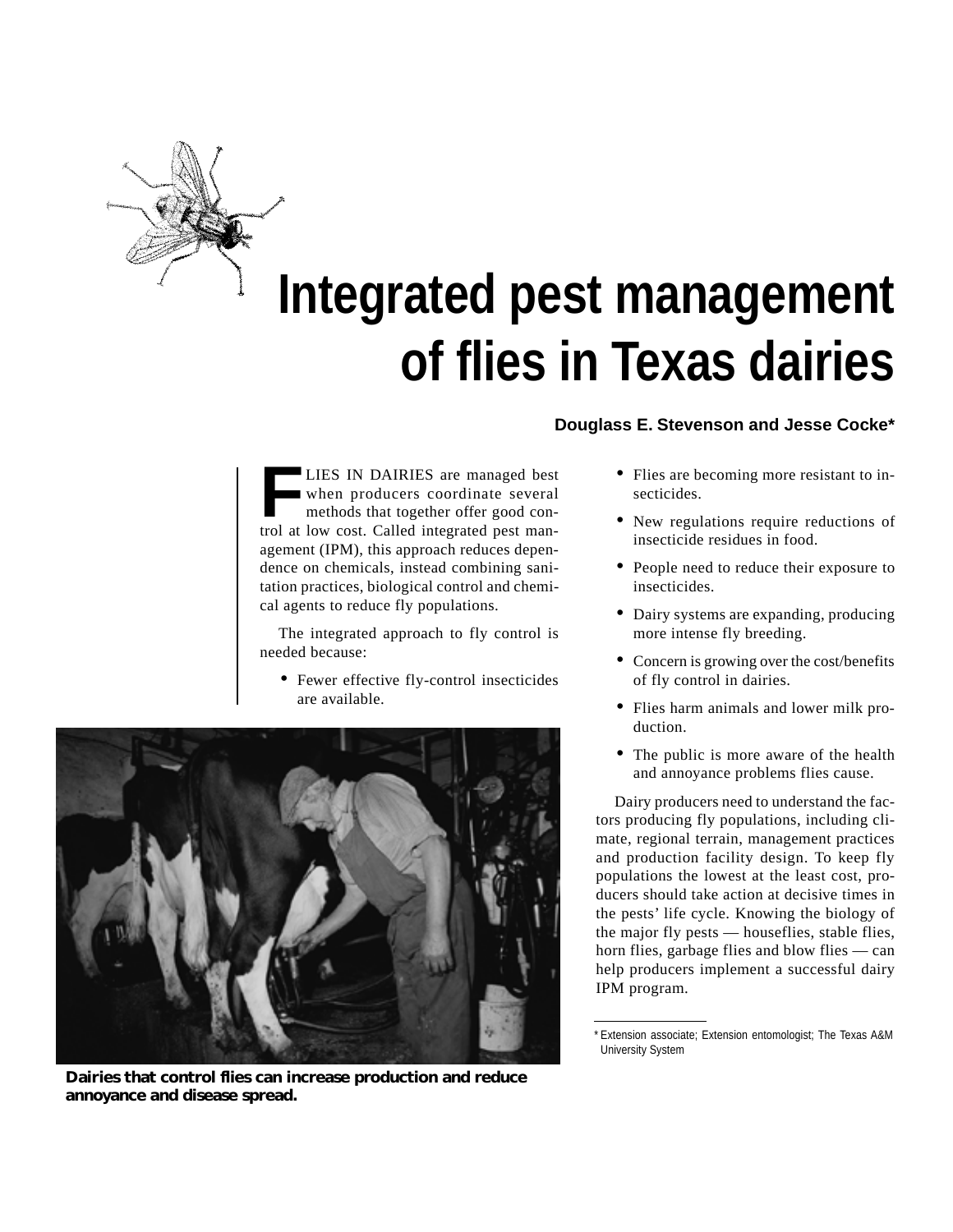

**Fig. 1. Housefly adult**



**Fig. 2. Housefly maggot**



**Fig. 3. Housefly regurgitating while feeding**

### **Housefly** Musca domestica L.

The most common, most prolific and most costly fly pest in dairies is the housefly (Figure 1). Besides annoying animals and people, houseflies spread diseases from animal to animal and to humans.

#### **Life cycle**

The housefly passes through four life stages: egg, larva (maggot), pupa and winged adult. Under ideal conditions, the life cycle may be as short as six days. In Texas, two to three generations may develop per month during warm months. Adult female flies have been known to lay more than 2,000 eggs, but normally produce about 500 to 600 eggs during their lifetime. Eggs are laid in clusters of 75 to 150 every three to four days during a 31-day period.

Flies usually deposit eggs in wet, decaying organic matter such as manure and spilled feed. After hatching, the cream-colored fly larva, or maggot (Figure 2), feeds from four to six days. The fly grows during the larval stage, the size of the adult being dependent on how big the larva grows during feeding.

After feeding, the maggots crawl away from moist feeding areas to a dry habitat to pupate. They may spend three to four days in this prepupal or migratory stage before pupating in dry feed or manure. Once at rest, the larva transforms into a brown, nonfeeding seed-like pupa. The pupa remains stationary until it emerges from the old larval and pupal skins as an adult fly.

Under ideal conditions, houseflies multiply quickly. Just one pound of wet manure can yield more than 1,500 maggots. It is possible for 1,000 pounds of wet manure to harbor 1.5 million larvae. This means that even small breeding areas can produce many flies.

#### **Economic importance**

Houseflies can spread diseases and parasites from one animal to another and to humans. Their feeding method and ability to carry diseases make them a constant threat to milk production and animal and human health (Table 1).

The housefly can consume food only in liquid form. When feeding, it frequently regurgi-

#### **HOUSEFLY PROBLEMS**

#### **Table 1. Economic problems from high housefly populations in dairy operations.**

- Reduce milk production through annoyance
- Annoy humans and interfere with work such as milking and feeding
- Increase frequency of animal disease
- Raise disease medication costs
- Increase veterinary service costs
- Prompt complaints and legal action from the public
- Increase the potential for spread of contagious human diseases

tates droplets of food and saliva from its sponging mouthparts (Figure 3). Regurgitation helps the fly liquefy solid food. Then it can reconsume the mixture as it feeds on various food sources.

Male and female adult flies eat feed, excrement and other decaying organic matter. They usually pick up pathogens and parasites by walking over materials containing them, contaminating their wings and feet. When feeding, the flies' intestinal contents also become loaded with disease agents. The flies redeposit the disease agents each time they defecate, feed or vomit.

In a dairy, heavy housefly populations can cause serious economic problems (Table 2). Virus diseases carried by flies include bovine virus diarrhea (BVD), the bovine herpesvirus (BHV-1) causing infectious bovine rhinitis (IBR), and parainfluenza 3 (PI3). Fly-borne bacterial diseases include pink eye, mastitis, bacterial scours, typhoid, anthrax, vibriosis and several clostridial diseases.

Houseflies have harbored more than 100 different species of pathogenic organisms. Studies have incriminated them in more than 65 human and animal diseases. They also can transport eggs and infectious larvae of several important parasitic worms.

Economic thresholds have not been established for housefly populations in dairies. However, nuisance levels (Table 3) that annoy animals correlate closely with the incidence of such diseases as pink eye and mastitis. Tol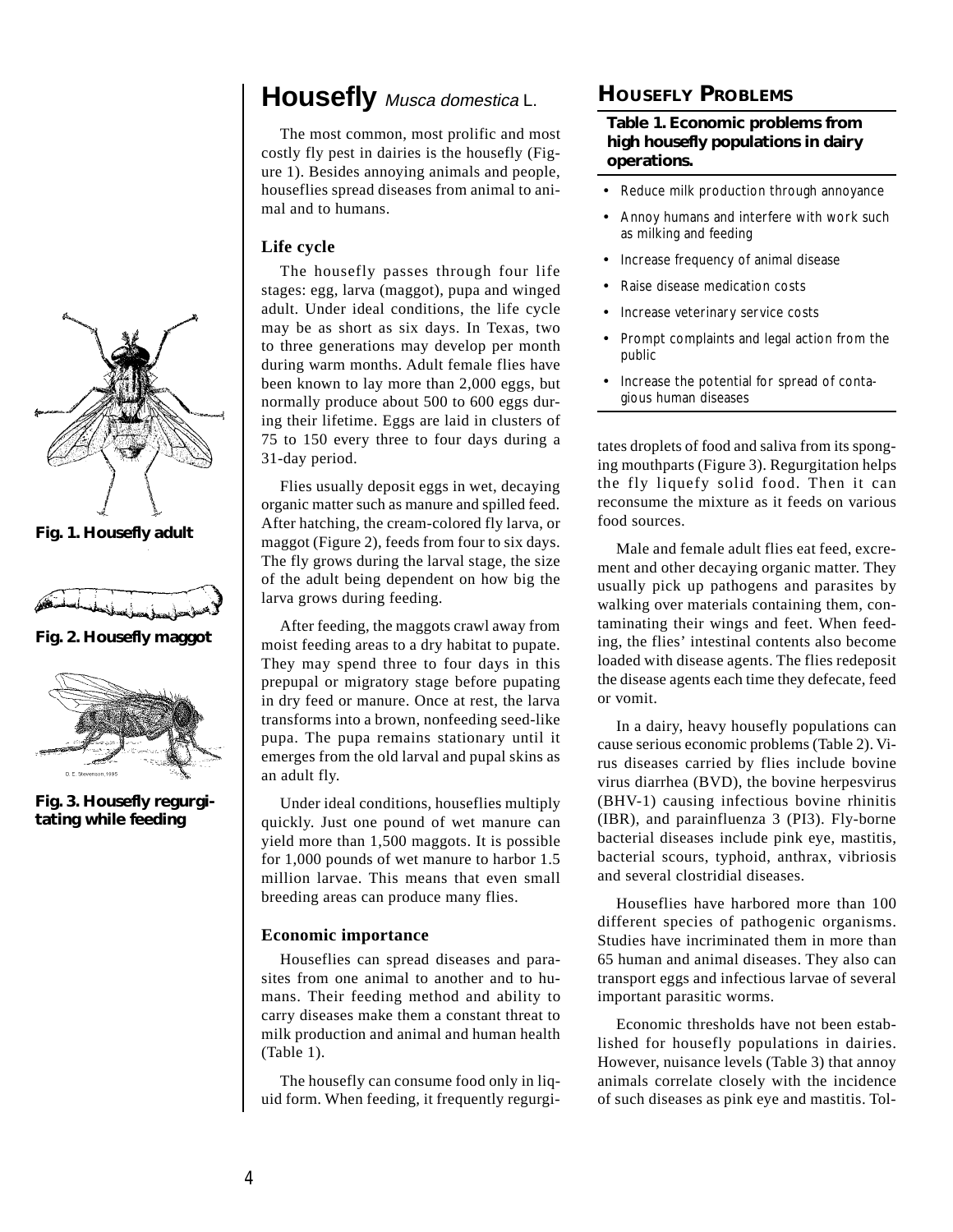erance levels often depend on the size of the area infested with flies.

Left unmanaged, houseflies can irritate cows, lowering feed conversion and milk production. Similarly pink eye, mastitis and other infectious diseases may spread more rapidly through the herd. Cow irritability and disease raise labor, medication and veterinary costs. Income also drops with production losses.

### **Stable fly** *Stomoxys calcitrans* (L.)

The stable fly (Figures 4 and 5) feeds on blood. Although it is in the same family as the housefly and resembles it slightly, the stable fly bites aggressively. It is easily distinguished from the housefly by its piercing-sucking mouthparts, which it carries in a sheath projecting forward from under the head. When feeding, the stable fly inserts its mouthparts into the host to withdraw blood. Both males and females feed on blood, frequently changing position on the animal or moving to other hosts until they have engorged themselves with blood.

Stable flies also differ from houseflies in that they require a looser, drier environment and a superior diet. Stable flies prefer an undigested food supply higher in protein. They breed in decaying hay, straw, grain and mixtures of grain, manure and hay residue. Ideal breeding sites are manure piles containing mixtures of manure, urine-soaked bedding, straw and undigested feed. Stable flies develop less well in manure than in manure mixed with undigested food.

#### **MILK PRODUCTION LOSS**

#### **Table 2. Milk production loss related to stable flies.**



Bruce & Decker, Illinois

#### **NUISANCE LEVELS**

| Table 3. Nuisance or tolerance levels<br>for houseflies |  |
|---------------------------------------------------------|--|
| Mean no. flies                                          |  |
| 50 total                                                |  |
| 200 total                                               |  |
| 400 total                                               |  |
| 100/100 sq. ft.                                         |  |
| 100/10 linear ft.                                       |  |
| 200/100 sq. ft.                                         |  |
| 100/100 sq. ft.                                         |  |
| 200/100 sq. ft                                          |  |
| 20-40 per head                                          |  |
| 10-20 per calf                                          |  |
|                                                         |  |

#### **Life cycle**

The female stable fly crawls into loose breeding material and deposits from 25 to 50 eggs at each egg-laying site. It may lay as many as 600 eggs during its lifetime. In about three days, the eggs hatch into larvae, which feed for about two weeks before transforming into the nonfeeding pupal stage. In about 10 days, the adult stable fly emerges. On average, the life cycle from egg to adult requires about 28 days.

After mating, female adults return to their breeding sites to lay eggs. Soggy, fermenting hay and manure residue left in piles or under feed bunks is an ideal habitat for larval development. Old straw piles that remain moist during spring, summer and fall can harbor large fly populations.

#### **Economic importance**

Stable flies irritate cattle during resting, feeding and milking. Research shows that high populations of stable flies can lower milk production by 15 to 30 percent.

Stable flies usually bite during daylight hours. They can irritate cows so severely during milking that some cows kick off their milkers. They also bite humans and can torment workers during milking and feeding. Stable flies may travel several miles to find blood meals and suitable breeding sites.

The stable fly also can carry several animal diseases, including anthrax and trypanosomiasis.



**Fig. 4. Stable fly adult**



**Fig. 5. Stable fly adult, side view**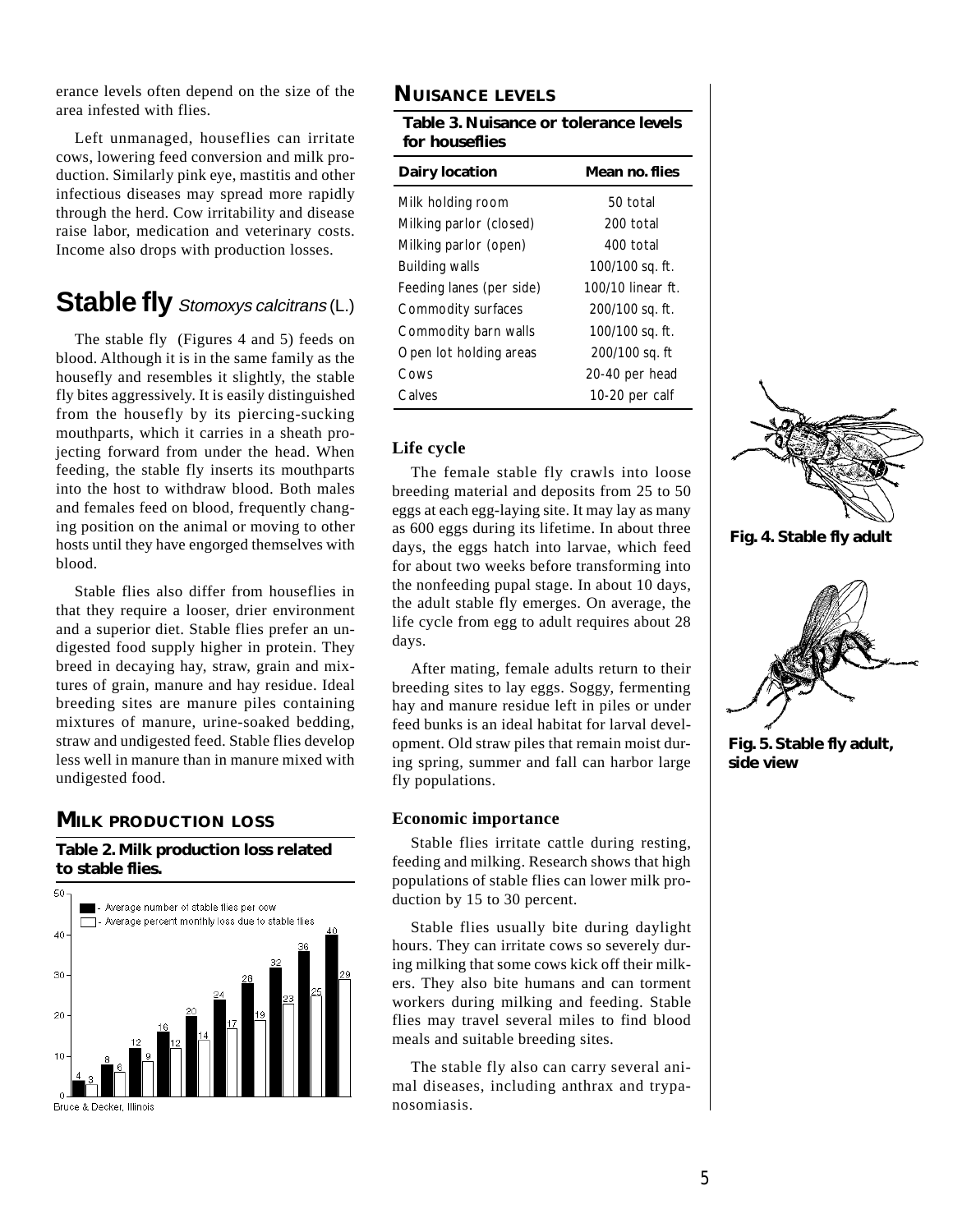

**Fig. 6. Horn fly**



**Fig. 7. Black garbage fly**



**Fig. 8. Black blow fly**

### **Horn fly** Haematobia irritans (L.)

About half the size of the housefly or stable fly, the horn fly (Figure 6) is similar in color to the stable fly and also feeds on blood. Horn flies remain on the cow all the times. Females leave the animal only to deposit eggs on fresh manure.

#### **Life cycle**

A horn fly lays eggs in groups of three to seven on the manure surface, rarely depositing more than 20 eggs. Larvae hatch within 24 hours. They develop rapidly, reaching complete growth in three to five days. Then they crawl to drier parts of the manure to pupate, and remain in the pupal stage six to eight days before emerging as adults.

Under ideal conditions, the entire life cycle from egg to adult takes from 10 to 14 days. After emerging, adults fly to animals where they remain.

#### **Economic importance**

Constant feeding by heavy horn fly populations annoy, irritate and take blood from cattle, causing them to lose weight and eat much more feed than necessary. Cows heavily attacked by horn flies may lose half a pound of body weight per day. Milk production may drop as much as 10 to 20 percent.

### **Garbage and blow flies**

#### **Black garbage flies** (*Ophyra spp.*)

Sometimes called "dump flies," garbage flies (Figure 7) are shiny black and about twothirds the size of houseflies, with a similar life cycle. Garbage flies breed in the same habitat as houseflies and may become very abundant. Two species, *Ophyra ignava* (Harris) and *Ophyra aenescens* (Wiedemann), inhabit confined animal facilities in the United States.

Garbage fly larvae feed on housefly larvae and may reduce housefly numbers while increasing their own. They may become almost as annoying as houseflies when the two occur together.

#### **Blow flies** (*Family Calliphoridae*)

Several species of blow flies, including the black blow fly (Figure 8), *Phormia regina* (Meigen), inhabit confined animal production facilities. They are robust flies with a metallic sheen to the body. Species vary in color, ranging from green and blue to bronze-black and the color of a new penny. Ordinarily larger than houseflies, green blowflies and blue blowflies have stout bristles but no stripes on the back or thorax (Figures 9 and 10).

The blow fly life cycle is similar to the housefly's. It passes from white eggs through three larval (maggot) stages (Figure 11), a pupal and an adult stage. To develop, however, blow flies require a wet medium and a diet rich in animal protein. They prefer to breed in decomposing animal carcasses, afterbirth and areas contaminated with spilled milk. Though less well, they can develop in decaying manure and spilled feed when other food sources are unavailable.

Good sanitation can prevent major problems with garbage and blow flies.

# **Integrated pest management - IPM**

Dairy flies can be managed effectively and economically using integrated pest management. IPM is not a way to control pests, but a way of thinking about pest control. It links many control methods into one system, excluding any that disrupt or diminish the effectiveness of the others. In IPM, all control methods must support each other.

Figure 12 shows a decision-making flow chart that includes four courses of action: chemical; larvacide-supplemented; IPM; and spray-asneeded, late-season suppression. All but the IPM program depend almost exclusively on chemical control methods. Larvicide-supplemented control is simply a variation of chemical control.

The spray-as-needed plan to defer any action until flies reach problem levels carries the highest risk. Putting off a decision until later in the season or adopting a "wait-and-see" attitude allows fly populations to explode. Sometime in mid or late summer, fly populations will multiply out of control. No amount of late-season spraying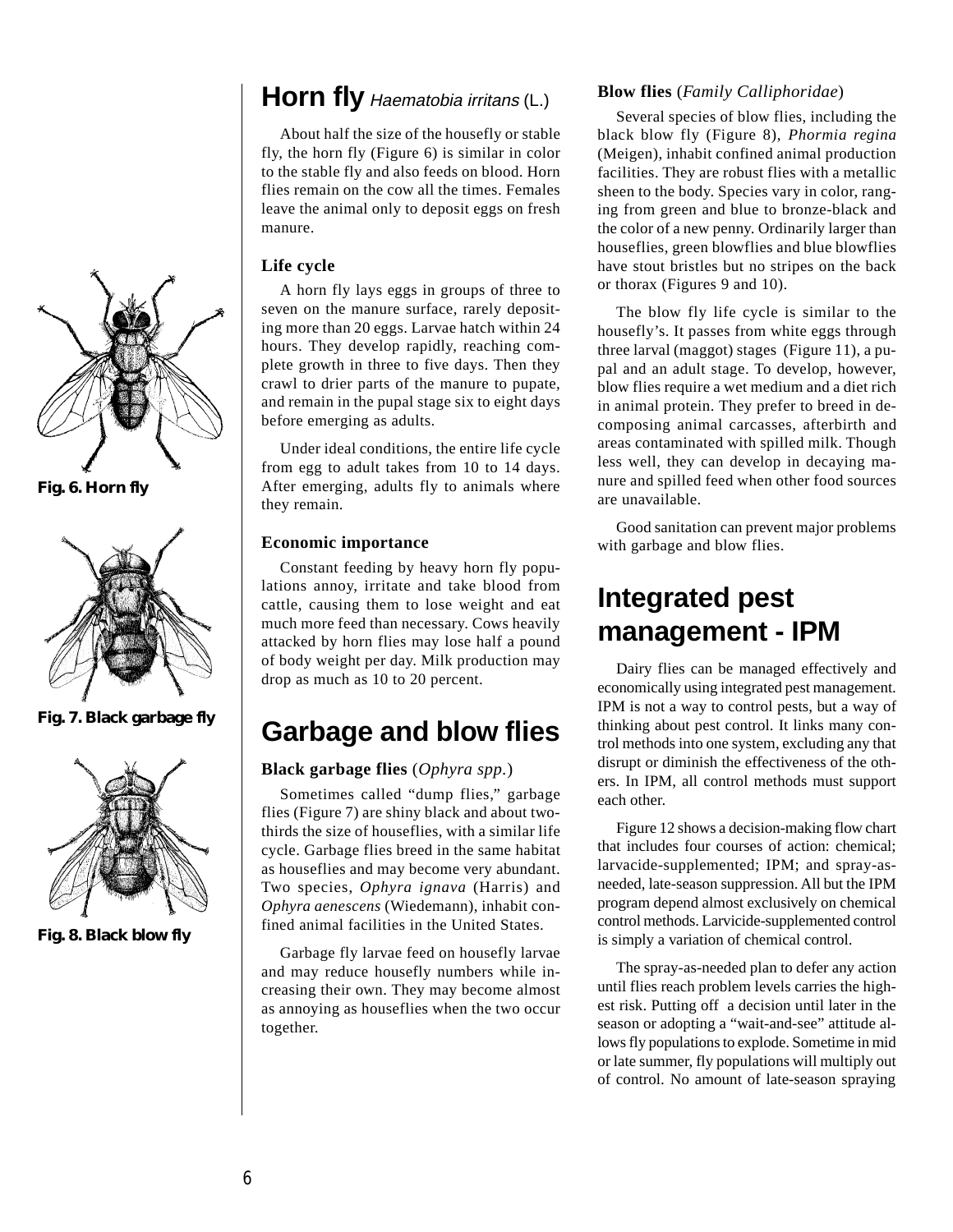will bring an exploding population under control. The flies will have the day.

The IPM strategy uses as many nontoxic or nonlethal methods as possible to suppress fly population growth. It unites sanitation, biological control and chemical agents to manage flies effectively and economically. Compared to other approaches, the IPM method usually presents the lowest expenses and risks.

Dairy fly IPM activities should begin in winter or spring before flies are active and continue until fly activity shuts down at the end of the season. A good fly-control plan includes sanitation, biological control and chemical agents.

# **Sanitation**

To implement a successful IPM program, begin with sanitation and manure management. Spring is a good time to remove and spread manure and to suppress overwintering flies. At lower temperatures, flies are frequently more

#### **INTEGRATED PEST MANAGEMENT - IPM**





**Fig. 9. Green blow fly adult (top view)**



**Fig. 10. Blue blow fly**



**Fig. 11. Blow fly maggots (side view)**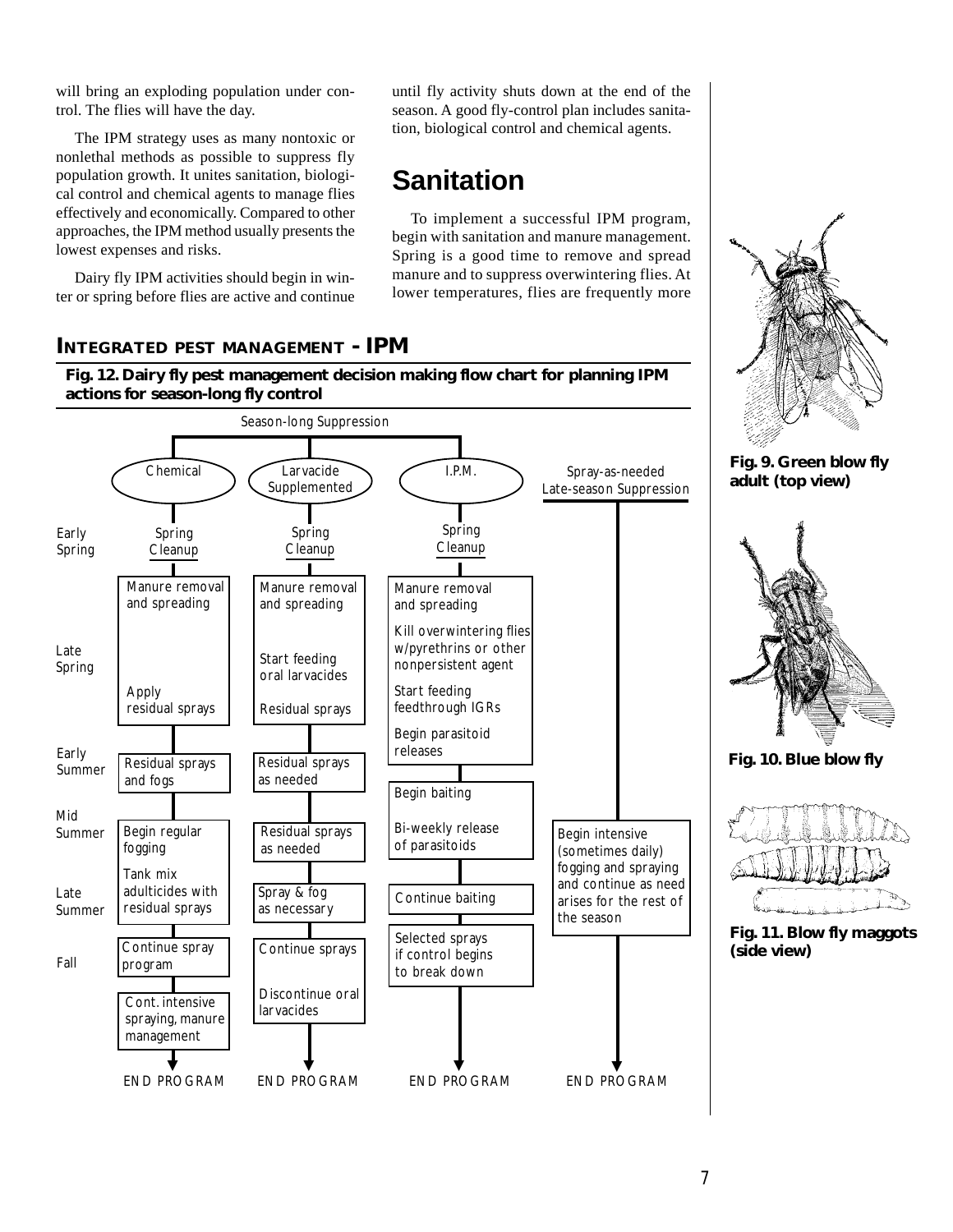

**Fig. 13. Black soldier fly**



**Fig. 14. Black soldier fly larvae**



**Fig. 15. Rat-tailed maggot (syrphid fly larvae)**

active than their natural enemies. This offers an opportunity to use short-term, nonresidual pesticides to reduce fly numbers.

Adopt these sanitation practices in early spring to prevent heavy housefly and stable fly populations from developing:

- Clean and move calf hutches regularly. Elevate one side of the hutch to allow air circulation or provide ventilation in construction. Clean calf holding pens weekly if possible. Calf manure attracts flies rapidly.
- At least weekly, clean open feeding lanes and concrete corners where the feed stall(s) curb meets the drive-through feeding lane slab.
- Completely clean entrance and exit lanes (alleyways) to and from the milking area daily or after each milking.
- To prevent floating mats on the edges of lagoons where anaerobic respiration has declined, collect debris from runoff collection channels, sediment basins and retention ponds regularly.
- Keep the outside corners next to exit walkways from barns weed-free. Clean them at least weekly. In these areas, manure may wash over the curb to the outside of walkways.
- Remove and spread straw and manure piles frequently to eliminate stable fly breeding sites. Immediately dispose of dead calves, cows and afterbirth to prevent disease spread and blow-fly breeding.
- Never allow silage residue to accumulate at openings to pits on bagged silage.
- **Scrape pens** at least weekly to clean out manure. Remove manure piles within five days. Maintain at least a **3 to 4 percent pen slope**; avoid creating potholes during pen scraping. Maintain broad, shallow sediment basins to keep solids uphill away from runoff holding ponds. Use a **separate drainage** system from each pen. Keep the drain system at a uniform slope of 3 to 4 percent from feed bunks to the back of the pen. Maintain this slope through alleyways into main drainage channels.
- To move manure from pen to pen for complete manure collection and piling, clean under **fence lines** using a tractor front-end mounted push bar or other methods.
- Clean **manure spreaders** regularly to prevent fly breeding.
- Prevent moisture from accumulating at the entrances of feed holding facilities (commodity barns) and feed mixing areas.
- Use vertical-sided feed bunks and water troughs. Prevent manure from building up in these areas for more than seven days. Use overflow drains on water troughs to prevent water from overflowing into pens and feeding areas; fix water leaks.
- Move round bale feeders regularly to prevent manure, urine and hay buildup that can breed stable flies. To prevent housefly and stable fly breeding, scrape, pile, remove and spread manure-straw mixtures and clean under elevated feed bunks in pens.

# **Biological control**

In IPM, lethal methods target the pests and avoid injuring helpful insects. To suppress fly populations, dairy producers can use such natural enemies as black soldier flies, rat-tailed maggots, beetles, mites and wasps.

### **Beneficial insects and arthropods**

#### **Black soldier fly** [*Hermetia illucens* (L.)]

The black soldier fly (Figure 13) is a large (2 cm long) blue-black fly with black legs, white-yellow tarsi (feet) and two clear or translucent areas on the dorsal part of its abdomen. Females prefer to lay eggs in drier areas of manure, where they produce about 900 eggs in several batches, which hatch in about four days. Larvae pass through five instars over two or more weeks. During feeding, the large larvae (Figure 14) churn and liquefy the manure, making it less suitable for house fly development.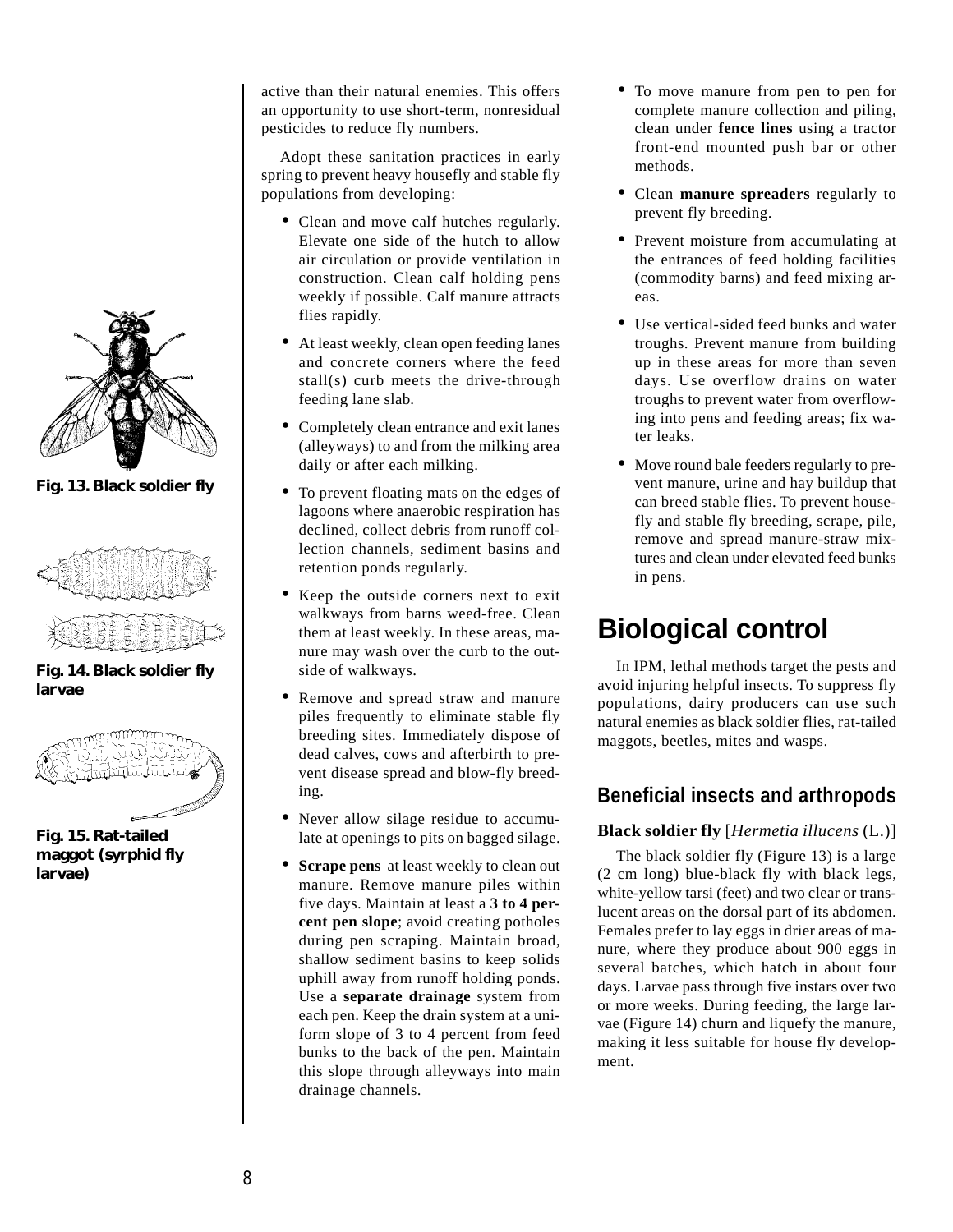Large populations of soldier fly larvae not only reduce housefly larvae, but also discourage houseflies from laying eggs in the same habitat, such as in areas along drainage canals and around settling basins and lagoons.

#### **Rat-tailed maggot** [*Eristalis tenax* (L.)]

The rat-tailed maggot (Figure 15) is the larval stage of the syrphid fly (Figure 16). Large and cylindrical, the larva has a long filamentlike tail projecting from the posterior end of the body, as the name implies. The tail is actually a breathing tube with two openings, or spiracles, at its tip. Surrounding the breathing tube are tiny hairs that allow the tip to take in air at the water surface. Larvae develop through three stages, each having a caudal projection or tail. When fully mature, the third stage is about 1 inch long.

Rat-tailed maggots gather in polluted liquid habitats such as run-off ditches, pools, settling basins and waste lagoons. They are important because they aid in decomposition and reduce other fly breeding in these habitats.

Excessive pesticide run-off may kill rattailed maggots. Feed-through larvicides also may destroy these good fly larvae or impair their development. Premise sprays may kill adults.

#### **Predators** (Beetles and mites)

Predatory beetles in the families Staphylinidae and Histeridae feed on fly eggs and larvae. Both larval and adult stages of these beetles are efficient fly predators. A small black beetle, the histerid, *arcinops pumilo* (Erichson), may consume 13 to 24 house fly eggs per day. Its larva eats two to three eggs per day. Dung beetles bury manure, aid in its decomposition and make it unsuitable for fly larval development (Figure 17).

Mite predators belonging to the families Parasitidae, Macrochelidae and Uropodidae feed on housefly eggs and first instar larvae.

#### **Parasites** (Wasps)

The fly parasites most commonly associated with dairy operations are small wasps (Figure 18). Three genera in the wasp family Pteromaldae are effective fly parasites: *Muscidi-* *furax*, *Spalangia* and *Pachycrepoideus*. The most common species in confined animal operations are *Muscidifurax raptor* Gerault and Sanders; *S. nigroaenea* Walker, *S. cameroni* Perkins, *S. nigroaenea* Curtis; and *Pachycrepoideus vendemiae* Rondani.

Female wasps of these species actively search for fly pupae. The female wasp pierces the pupal skin and inserts a single egg into each fly pupa. Once the egg hatches, the parasite develops through three larval instars while feeding on and killing the fly pupa. After feeding, the larva pupates inside fly pupal skin. Later, the mature wasp cuts a hole in the fly puparium and escapes as an adult parasite. The parasitic wasp completes its entire life cycle in about three weeks.

Some adult parasites probe pupae and feed on the pupal exudate, killing the pupa without laying eggs in it. As a result, many damaged fly pupae fail to develop into adult flies. Parasitism of fly pupae on some dairies can reach 4 percent, but 5 to 15 percent is much more common.

Another parasite species, *Nasonia vitripennis* Walker, lays many eggs per fly pupa, producing as many as seven to 10 adult parasites from a single fly pupa. However, it is scarce, both naturally and where augmentive releases have occurred.

Under certain conditions, augmentive releases of fly parasites may increase parasitism rates and reduce fly populations. However, little is known about augmentive parasite releases, including guidelines on the species, numbers, times and conditions of parasite releases. When considering parasite augmentation, first use cultural and management techniques to increase the parasite populations occurring naturally.

Parasite species differ in their response to climate, weather and micro-habitat. The substrate and its condition also affect certain parasite species' ability to establish themselves.

*Spalangia* usually parasitize fly pupae buried 3/8 inch or less deep in manure or substrate. Researchers found that *Spalangia cameroni* Perkins occurs more often in loose substrates regardless of moisture. However, studies show that *Spalangia nigroaenea* Curtis prefers pupae in sheltered moist feed and wet straw.



**Fig. 16. Syrphid fly**



**Fig. 17. Dung beetles**



**Fig. 18. Parasitic wasp on fly pupa**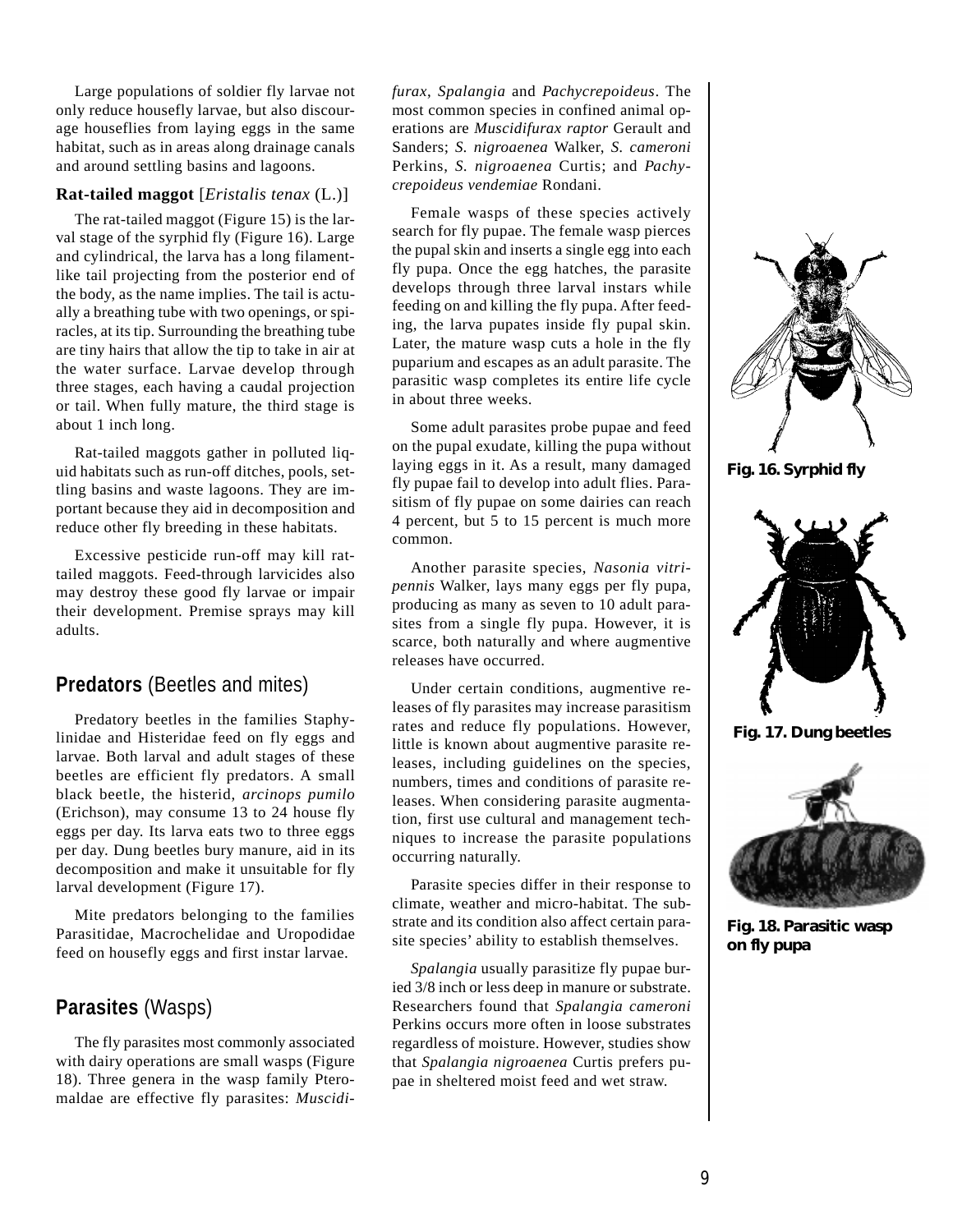A drought-resistant strain of *Spalangia endius* is active at lower temperatures and hybridizes with other strains of *S. endius*. The offspring of these crosses are stronger and live longer.

*Muscidifurax* attack fly pupae 3/16 inch deep or less in dry or moist manure under feed bunks, fence lines and manure piles. These species occupy the broadest niches on the dairy, reproducing in older pupae and in those parasitized earlier by other parasites. They also survive longer when hosts are not immediately present.

*Muscidifurax raptor* and *M. zaraptor* are apparently less effective in hot, dry climates. However, a strain of *M. zaraptor* occurring in Colorado and New Mexico can better resist climate extremes and can forage better than those in California and the Midwest.

Dairies should release only those parasites that can effectively establish themselves. To establish itself, a parasite must find a suitable host and reproduce on the host in sufficient numbers to sustain population growth. A recent study of parasites released in Texas dairies showed that less than 15 percent of fly pupae contained parasites. Most of the parasites were species of *Spalangia* and *Muscidifurax*. The most efficient parasite was *Spalangia cameroni*, which accounted for about 41 percent of the parasites recovered. *S. nigroaena* accounted for another 17 percent; *S. endius*, 14 percent; and *Muscidifurax raptor* and *M. zaraptor*, only about 5 percent. Various other parasites accounted for the rest of the species recovered from parasitized pupae.

Another two-year study rated commercial parasite release material from two companies. This study showed that the commercial material contained mainly *M. zaraptor*, *M. raptor* and *S. endius* in various frequencies during the spring and summer. No shipments contained *S. cameroni* nor *S. nigroaenea*, even though these parasites establish most frequently on Texas dairies and feedlots.

The level of fly control to expect from adult parasites feeding or foraging on fly pupae is still unknown.

#### **PARASITES**

**Table 4. Pteromalid parasitoids that have established more and less frequently in Texas dairies and feedlots.**

#### **Established most frequently**

*Muscidifurax zaraptor* Kogan and Legner *Muscidifurax raptor* Gerault and Legner *Spalangia nigroaenea* curtis *Spalangia endius* Walker *Spalangia cameroni* Perkins

#### **Established less frequently**

*Nasonia vitripennis Urolepis rufipes* (Ashmead) *Spalangia nigra* Latrielle *Spalangia drosophililae* (Ashmead) *Pachycrepoideus vindemiae* (Rodani)

#### **Suggestions for using parasites**

- Release only species that have shown ability to establish themselves (Table 4). Ask dealers the composition of their release material.
- To promote establishment, release parasites in early spring.
- Practice maximum sanitation in early spring to reduce breeding sites and adult populations.
- Place parasites directly on specific remaining fly breeding sites in early morning or late afternoon.
- Use at least 100 to 200 parasitized pupae per square foot of breeding media saturated with maggots and pupae.

## **Chemical control**

Chemicals used for fly control must be applied to specific areas. Where proper sanitation occurs, it is seldom justifiable to use premise sprays or pesticide applications to entire dairies. Most insecticides are broad-spectrum, killing pests as well as fly predators and parasites. To preserve such natural enemies as mites, beetles and wasp parasites, spray insecticides only where flies and larvae are abundant. Such spot larvi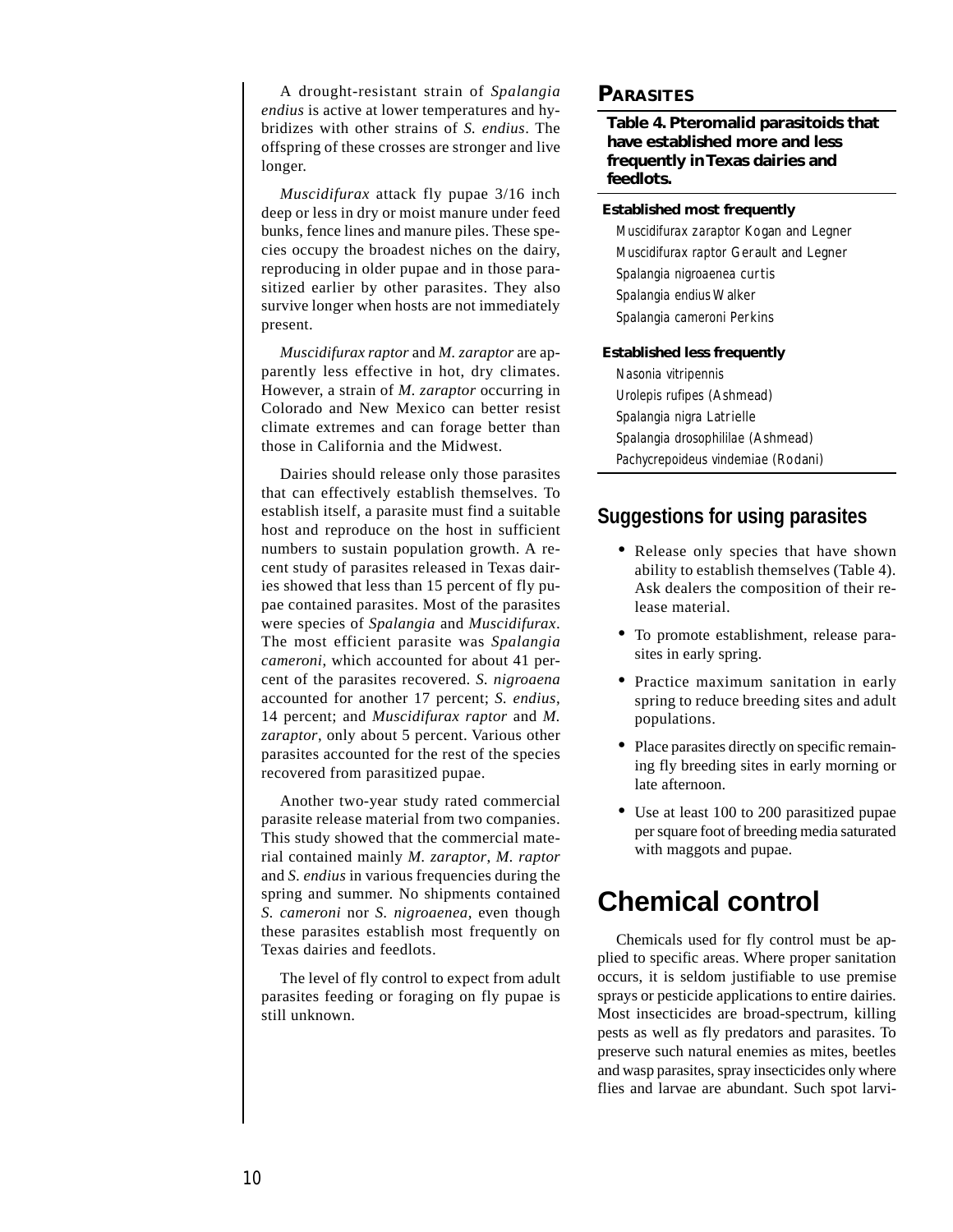cide applications reduce overall populations of parasites and predators only slightly.

Reduce drift by applying surface sprays for adult flies as coarse droplets. Direct any residual surface treatments to structures where flies rest, such as upper partitions and the upper parts of buildings that show fly spotting.

Houseflies develop resistance to insecticide rapidly. To avoid resistance, follow resistance management practices strictly, alternating or rotating classes of insecticides. Do not use pyrethroids consecutively. Alternate them with organophosphates or carbamates, but not with methoxychlor or other DDT-related compounds, because both classes of insecticide affect the same target site. This means they both produce the same type of resistance. Pyrethroid-resistant flies also resist methoxychlor.

Also, DDT- and methoxychlor-resistant flies probably will resist pyrethroids. When using pyrethroid surface sprays, use organophosphate dust bags or self-treatment devices. For organophosphate surface or premise sprays, use pyrethroid or methoxychlor dust bags or self-treatment devices.

For adult flies, chemicals are used in sprays, mists, self-application devices, baits and traps (Table 5). Surface applications of pesticides are effective where adult flies gather or rest. Larvae are suppressed with sprays and feedthrough or oral larvacides (Table 6). Larvicidal pesticide applications work where maggots are abundant and biological control has failed.

#### **Adulticides**

#### **Sprays**

Surface sprays are dilutions of pesticide formulations applied as coarse droplets. Applied to walls, posts, ceilings and other structures, formulations used as surface sprays include wettable powders (WP) or emulsifiable concentrates (EC). Surface sprays create a long-lasting toxic surface to control flies where they rest. To wet surfaces completely, apply these sprays at pressures of about 40 psi, but not to the point of run-off. For small areas, hand-pumped compressed air sprayers may be the most economical.

Larger operations may require low-pressure roller or piston pumps driven by motors. Small

gasoline engines or power-takeoff equipment serve this purpose well. Wettable powders or soluble powders usually control flies longer. However, wettable powders require constant agitation to keep them from settling to the bottom of the tank. When applying wettable powders as residual sprays for fly control, be sure the spray tank has bypass or mechanical mixing to keep chemicals suspended.

#### **Mists**

Mists are sprays with very small droplets used exclusively to control adults. Mist droplets are so small that they float freely in the air and take a long time to settle, directly exposing adult flies to the insecticide as they fly through the air. Insecticides used in mist sprays produce quick knock-down and are useful as short-term space sprays. Mists have little or no long-term residual effect. They are most effective when used to reduce quickly the number of flies in and around facilities.

Tractor- and R.V.-mounted equipment is available for larger facilities. Small hand-carried or backpack equipment may be useful for localized applications. Hand-carried mist generators are available in both gasoline- and electric-powered versions. Misting equipment breaks insecticides into fine droplets either by mechanical means (rotating plates or vanes) or by shearing with high volume air or a combination action.

Various concentrations of mists may be produced by mixing active ingredients with either water or oil solvents. Oil solvents include refined kerosene, mineral oil or other organic solvents. Oil controls flies more rapidly. However, petroleum products may irritate animals or present a fire hazard. Ultra low volume (ULV) application equipment produces mists with undiluted high concentration formulations, with particle sizes around 15 to 30 microns in diameter.

Automatic misting systems installed with timers are also available. They use "piped-in" insecticide mixes through nozzles at exit walkways and lanes. Connecting pressurized cylinders directly to the system avoids the need for electric power. Although convenient, automatic misting have several disadvantages: They are expensive to install, maintain and operate; air currents may move insecticide away from animals, wasting it; and drift may kill parasites far from the source.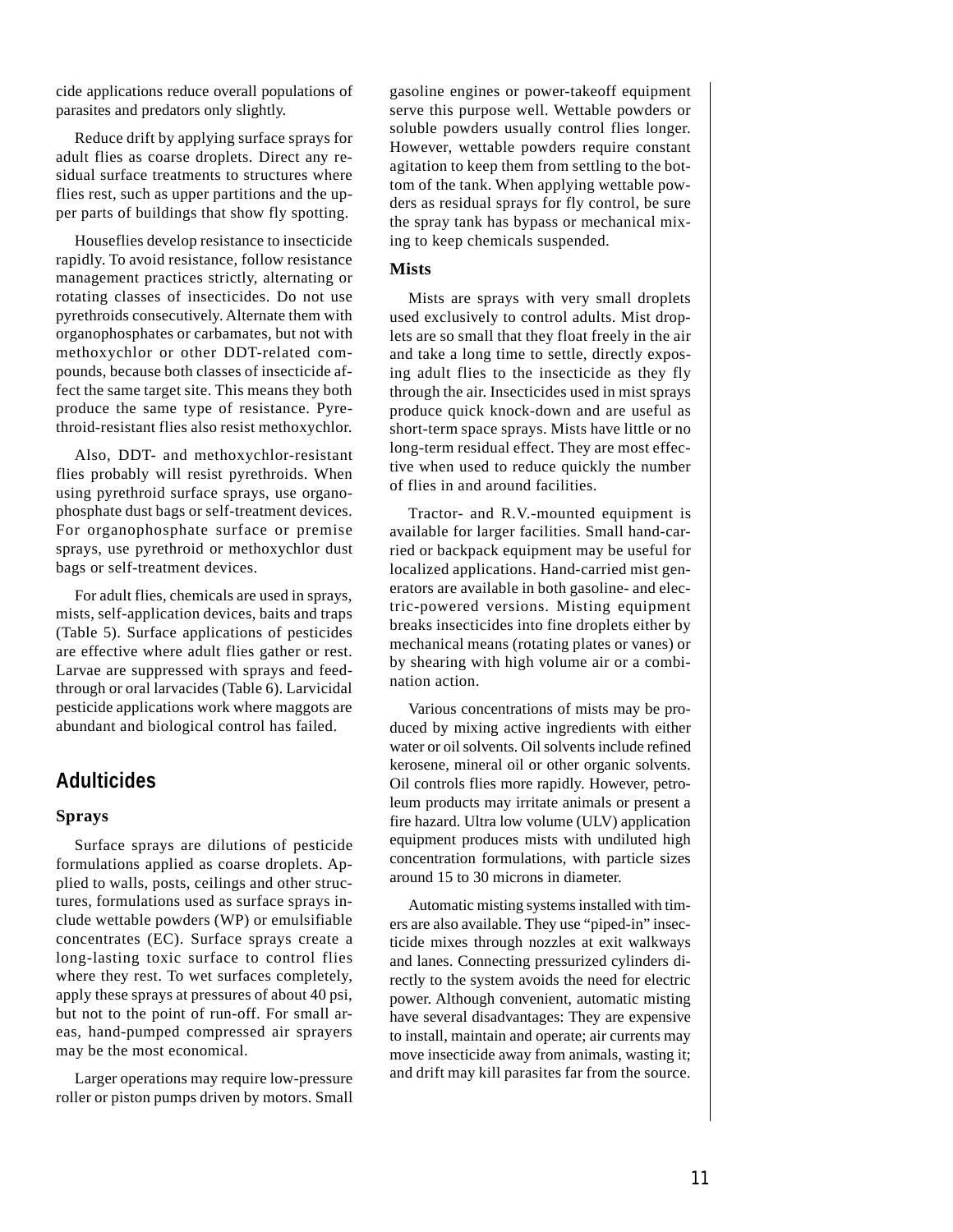#### **ADULTICIDES**

| Table 5. Adulticides for use on dairy flies.                                                  |                                                                                                          |
|-----------------------------------------------------------------------------------------------|----------------------------------------------------------------------------------------------------------|
| Horn flies: (on animal)                                                                       | Ectiban 5.7% E.C. - spray as per label                                                                   |
| Pyrethrins + Synergist-use as needed                                                          | Insectiban 5.7% E.C. - spray as per label                                                                |
| (aerosol)                                                                                     | Permectrin II 10% E.C. - spray as per label                                                              |
| Permethrin:                                                                                   | LiquiDuster 1% - rope wick self treatment                                                                |
| Atroban 11% E.C.-use per label directions                                                     | Synergized DeLice 1% - 0.5 oz/100 lb or up to 5                                                          |
| Ectiban 5.7% E.C. - use per label directions                                                  | oz max                                                                                                   |
| Insectiban 5.7% E.C. - use per label directions                                               | Permectrin 25% WP - 1 lb/50 gal water (wet                                                               |
| Permectrin II 10% E.C. - use per label                                                        | animals)                                                                                                 |
| directions                                                                                    | Permectrin 0.25% dust - 2 oz/animal or dust bag                                                          |
| LiquiDuster 1% - Rope wick in exit walkway self-                                              | Rabon 3% dust - 2 oz/animal or dust bag                                                                  |
| treatment                                                                                     | Ear tags - provide only limited control of these flies                                                   |
| Synergized DeLice 1% - 0.5 oz/100 lbs. up to<br>5 oz/animal                                   | Premises:                                                                                                |
| Permectrin 25% WP - 1 lb/50 gal. water                                                        | Dairy barns                                                                                              |
| (wet animals)                                                                                 | Dimethoate (cygon 23% E.C.) - 1 qt/6 gal water;                                                          |
| Permectrin 0.25% dust - 2 oz/animal or dust bag                                               | use 1 gal mix/500 sq. ft.                                                                                |
| Rabon (tetrachlorvinphos) 3% dust - 2 oz/animal                                               | Rabon 50 WP - 4 lbs/25 gal water; use 1 gal per                                                          |
| or Dust Bag                                                                                   | 500 sq. ft.                                                                                              |
| Marlate (methoxychlor) 50 WP - 1 Tablespoon/                                                  | Permethrin - both WP ad EX formulations                                                                  |
| animal or Dust Bag                                                                            | Pyrethrins + Synergists - aerosol sprays                                                                 |
| Ear tags (two/cow)                                                                            | UV light + sticky board - change sticky boards                                                           |
| Ectrin (8.0% fenvalerate)                                                                     | regularly                                                                                                |
| Atroban (10% permethrin)                                                                      | Other buildings                                                                                          |
|                                                                                               |                                                                                                          |
| Expar (10% permethrin)                                                                        | Diazinon 50 WP - restricted use (certified applica-                                                      |
| Ear Force (10% permethrin                                                                     | tors only)                                                                                               |
| Gardstar Plus (10% permethrin)                                                                | Naled (Dibrom 60% E.C.) - 3 pts/25 gal. water; use                                                       |
| Deckem (10% permethrin)                                                                       | 1 gal. spray/500 sq. ft.                                                                                 |
| Perma-Tect (10% permethrin)                                                                   | Dimethoate (Cygon 23% E.C.) - 1 qt/6 gal water;                                                          |
| Perma-Tech II (10% permethrin + chlorpyrifos                                                  | use 1 gal spray/500 sq. ft.                                                                              |
| 6.6%                                                                                          | Rabon 50% W.P. - 4 lbs/25 gal water; use                                                                 |
| Ear Force Ranger (10% permethrin + 4.2% pbc)<br>MaxCon (7% cypermethrin + 5% chlorpyrifos 13% | 1 gal/500 sq. ft.<br>Permethrin - WP and EC formulations as for adult<br>fly applications (follow label) |
| p.b.o.                                                                                        | Space sprays (blowers, foggers, mist systems)                                                            |
| PYthon (10% zetamethrin + 10% p.b.o.)                                                         | Dibrom (36% E.C.) - 1 qt/40 gal water                                                                    |
| <b>Dusts</b>                                                                                  | Dibrom (1 % Ready-to-use) - 1 oz/3,000 cu. ft.                                                           |
| Co-Ral (coumaphos 1% dust) - follow label                                                     | Ectiban 5.7% - mist undiluted 4 fl oz. per 1,000 sq.                                                     |
| directions                                                                                    | ft. surface                                                                                              |
| Marlate (methoxychlor 50% WP) - follow label                                                  | Insectiban 5.7% - 1 qt/12.5 gal diesel or mineral oil;                                                   |
| directions                                                                                    | use 4 fl. oz spray/1,000 sq. ft. in overhead system.                                                     |
| Rabon (tetrachlorvinphos) - follow label directions                                           | Atroban 11% E.C. - pt/10 gal diesel or mineral oil;                                                      |
| <b>Houseflies and stable flies</b>                                                            | use 4 fl. oz/1,000 cu. ft. in overhead system.                                                           |
| Pyrethrins + Synergists - aerosol spray formulations                                          | Permectrin II 10% E.C. - mist undiluted at 4 oz                                                          |
| Permethrin (on animal)                                                                        | spray/1,000 sq. ft.                                                                                      |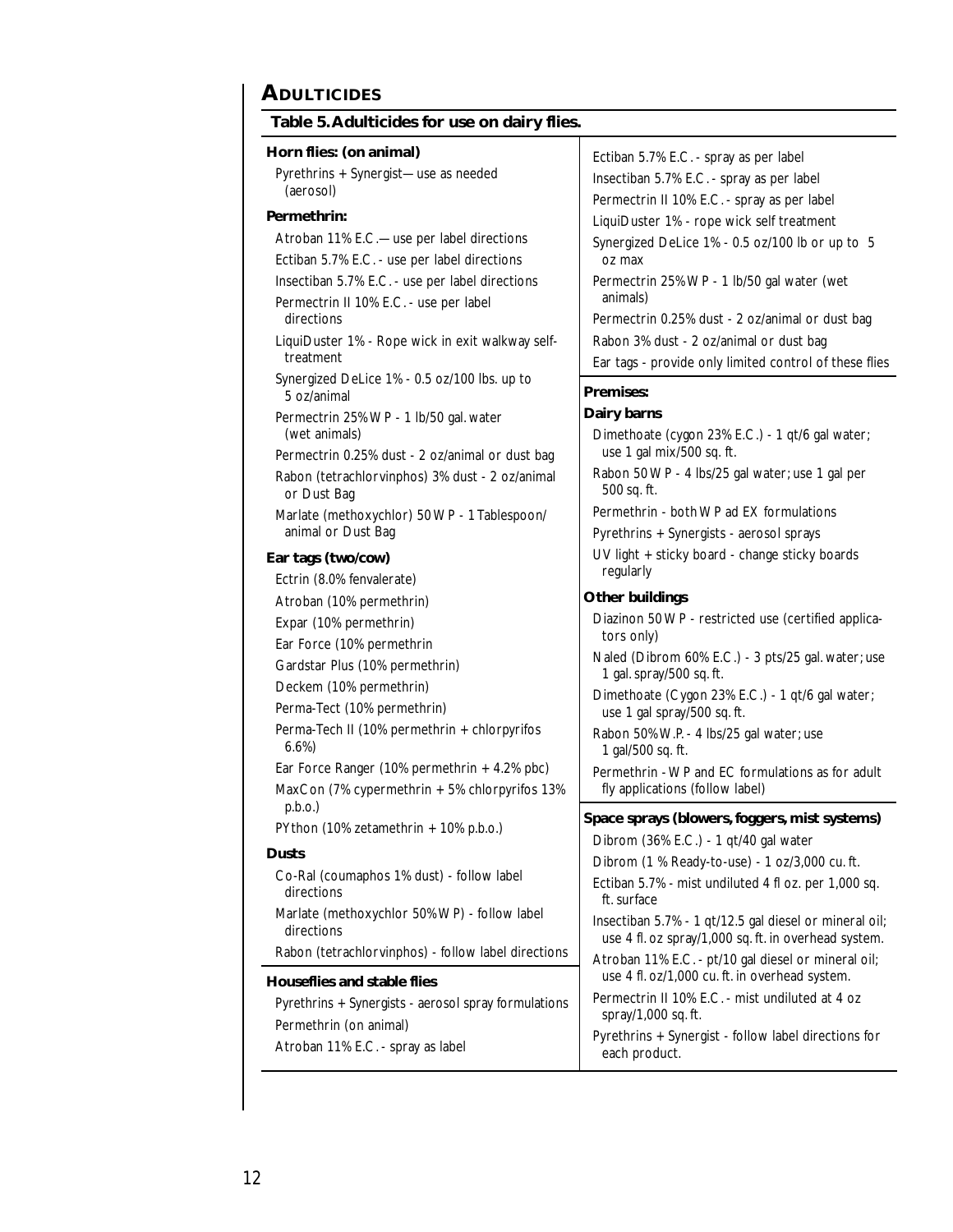Use mists only when wet weather prevents proper sanitation, allowing adult fly populations to become unacceptable.

Aerosol sprays under high pressure containing natural pyrethrins, PBO, and synthetic pyrethroids are available for space sprays. Aerosol space sprays are most useful in milk holding rooms, milking parlors and other building spaces.

#### **Self-application**

A highly cost-effective way to control flies chemically is self-treatment. This method allows animals to treat themselves with insecticide using various devices that apply formulations directly to the animal. Self-application devices include dusters, dust bags, liqui-dusters, and back rubbers and oilers. Various pesticides are labeled for use in self-application systems, including synthetic pyrethroids, organophosphates, and methoxychlor, a biodegradable chlorinated hydrocarbon. When using self-application systems, use caution and follow label instructions.

#### **Baits**

Fly baits usually contain an insecticide such as propoxur mixed with an attractive substance such as sugar or molasses. The most effective attractant is a pheromone such as z-9-tricosene. Other baits may contain the insecticide trichlorfon. Users also can prepare their own mixtures, but results from homemade baits may be somewhat erratic.

#### **Traps**

Traps are mechanical devices that capture and kill flies. Although properly belonging in a section outside chemical control, most traps involve chemicals registered as pesticides either as attractants or killing agents. All traps use attractants to lure flies to destruction in a container, on a sticky surface or on an electric grid. Some also contain an insecticide.

Traps come in many shapes, as simple as paper with a sticky surface or as complex as an electronic fly "zapper." Among the simplest and oldest traps are fly strips or fly paper, which have been used for more than a hundred years.

Container traps, variations of the old-fashioned bottle trap, are almost as old. They use chemicals to lure flies into a container from which they cannot escape and where they are held until they die.

Some electronic traps use ultraviolet light as an attractant. The light lures flies to a charged grid where a powerful current electrocutes them. Several electronic traps use both light and chemical attractants; they also may use a combination of electric grid and sticky surface to destroy flies. These are among the most complicated of all traps.

Many chemical attractants exist. The older ones are usually foul-smelling substances that mimic the odor of fly food. Some newer attractants are odorless feeding or sex attractants. The most powerful is z-9-tricosene, a sex and aggregation pheromone of the housefly. Used in most modern traps, z-9-tricosene has the common name Muscamone®.

 Traps are useful where chemical use is difficult or impossible, or where residual sprays or mists are ineffective or inconvenient. These areas include milk holding rooms, milking parlors and feed holding and mixing areas.

#### **Larvicides**

Direct larviciding applies insecticide mixes to manure or other fly breeding sites. Larviciding should be applied with high-volume, large-droplet equipment. Always use a coarse spray and high-volume mix. Consider this type of application only where fly larvae are abundant and sanitation difficult. Chemical larviciding also may be effective where biological control has failed. Larviciding the whole dairy is never justifiable, and may reduce natural control, increasing the need for continuous insecticide control.

Use larvicides carefully. Most kill beneficial insects as well as fly larvae. Apply them if you have a "hot spot" of heavy fly larvae, where they damage overall beneficial insect populations only slightly. Insect growth regulators such as methoprene (Altozid®) do not affect most beneficial insects, controlling fly larvae only. However, methoprene may damage black soldier fly and rat-tailed maggot populations. Methoprene is the only larvicide registered for use in dairies that does not injure predators and parasites.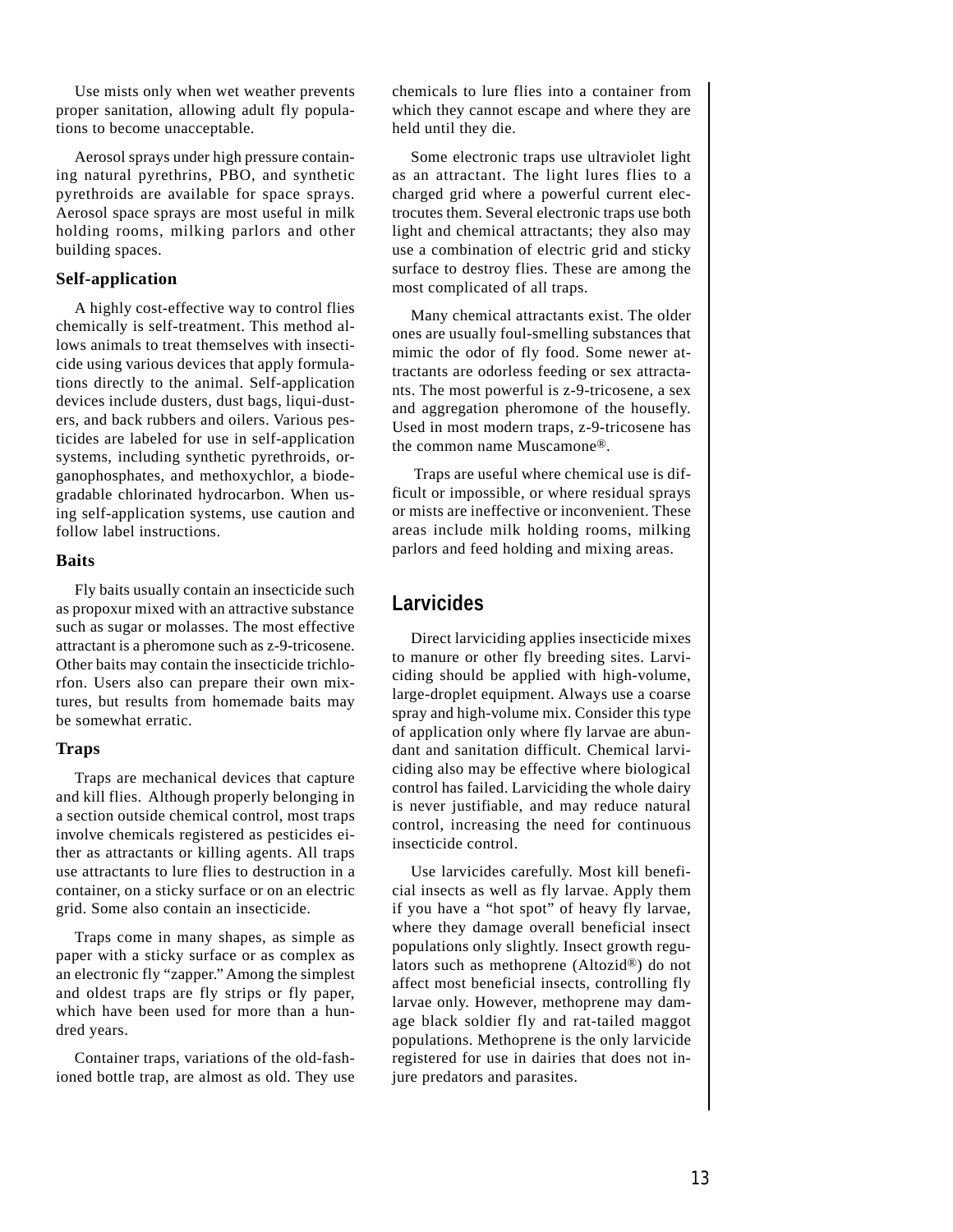#### **Feed-through or oral larvicides**

Also available are feed and mineral larvicides, which can reduce fly breeding in manure and feed waste. When fed, oral larvicides prevent flies from developing in manure and spilled feed. They are ineffective against existing adult flies.

For the feed additive to be effective, animals must consume the recommended dosage, and all animals and manure must be treated. In areas with many separate dairies located close to each other, all must use oral larvicides to control flies effectively. Flies may migrate from one herd to another within a few days, traveling across many miles to any of dozens of dairies.

Larvicides are more effective against horn flies than for other flies. They do not control house flies, stable flies, garbage flies or blow flies completely because the flies develop in many sites other than fresh manure, including feed mixing areas, silage holding areas and feeding lanes.

Fly control with oral larvicides also requires good manure sanitation. Supplemental fly control is always needed where flies breed in manure from such untreated animals as indoor penned calves.

The active ingredients in feed-through larvicides include tetrachlorvinphos (Rabon®), methoprene (Altozid®), and phenothiazine. Only tetrachlor-vinphos and methoprene have tolerances in lactating cattle. Rabon 7.76 percent oral larvicide is suggested to be fed at 70 mg/100 pounds body weight. It comes in premixes, mineral mixes or blocks, molasses blocks, or in custom feed blends.

# **Principles of fly control**

Nine principles govern fly control in dairies. They also provide excellent guidelines in your IPM program.

- *1***. Set a measurable and clearly defined goal.** If progress is slower than expected, perhaps your goals are ill-defined. Planning is essential in any IPM fly-control program. For each goal, lay out a plan of action that:
	- Includes a way to measure progress.
	- Plans for prevention.
	- Includes only mutually compatible methods, eliminating those that counteract each other.
	- Is simple and flexible to allow changes.
	- Plans for setbacks.
- *2***. Gain and maintain the initiative.** Take action before problems arise. Get ahead of the flies before they get ahead of you. Start control activities early, use multiple methods, and keep constant pressure on flies throughout the season:
	- Begin control activities while flies are still dormant.
	- Monitor fly populations and control results.
	- Adjust fly-control practices to meet new situations.
	- Avoid repeating actions that have failed.
	- Add control practices to support previous actions.
	- Continue control efforts until fly activity stops at the end of the season.
- *3***. Use everything needed to get the job done.** Apply decisive force at critical times and places to achieve your desired goal. Don't scrimp on resources. Reluctant half-measures work against you.
- *4***. Attack weakness, not strength.** Flies have three great strengths: a short generation time, a high reproductive rate and the ability to detoxify many poisons. It is almost useless to attack the strengths head-on. IPM uses roundabout methods to gnaw at the strengths that allow fly populations to build up to economically harmful levels.

To erode the flies' strengths, dairy producers can:

- **Increase generation time.** The length of time it takes to produce a new generation of flies depends on conditions of the physical environment. Changing the environment can double and even triple the time that flies complete a generation.
- **Reduce reproductive rate.** The physical environment and amount of food available affect the flies' reproductive rate. Limiting available habitats and food can severely cut the fly reproduction.
- **Manage resistance.** Although flies rapidly become resistant to chemical control agents, resistance can be limited through many management strategies, some of which do not kill flies or maggots. For instance, insect growth regulators (IGRs) affect larval development and alter generation time and the number of individuals passing into the adult stage. This strategy preserves a large proportion of insecticide-susceptible individuals in the population and reduces the number of resistant adults reproducing in a succeeding generation.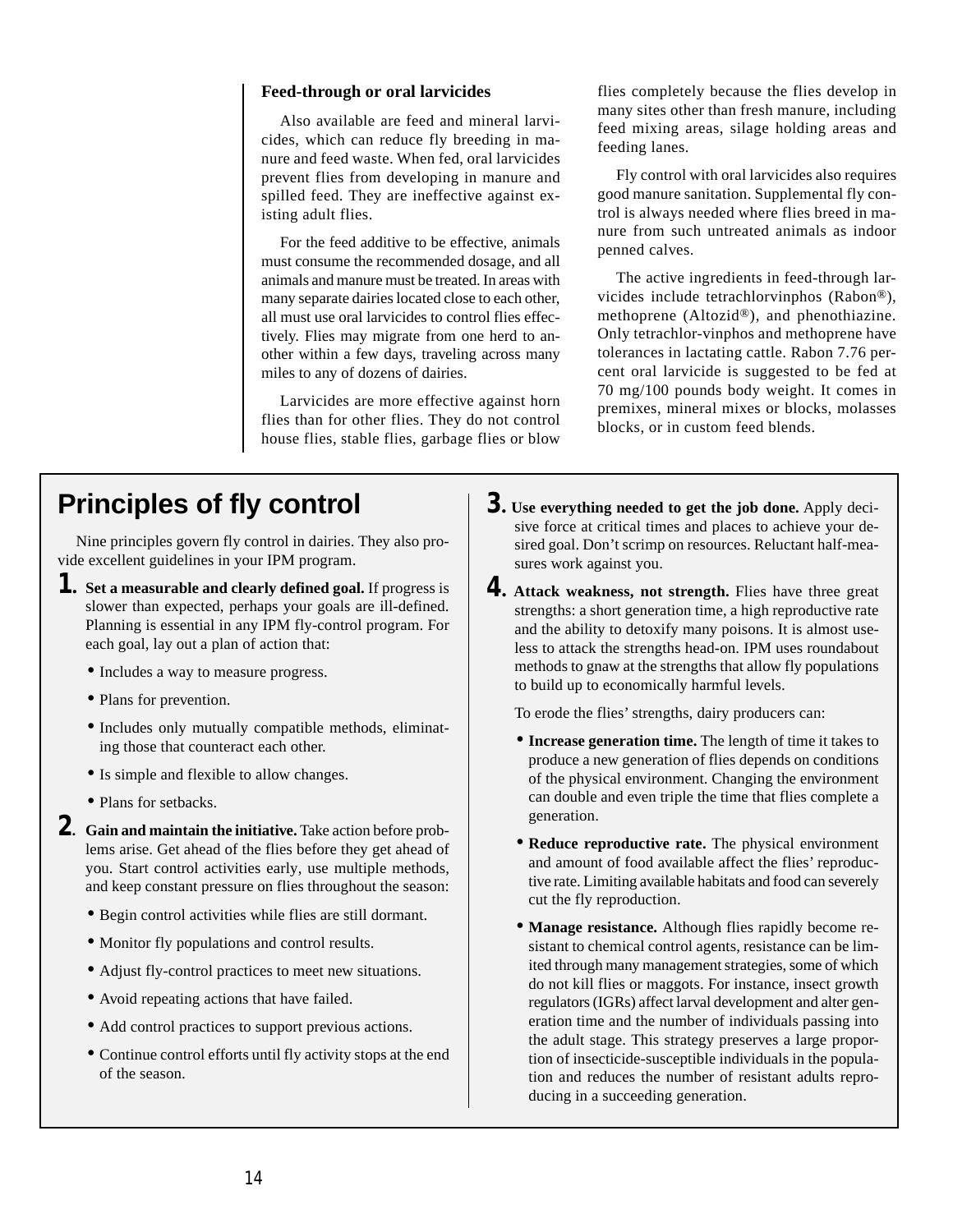#### **LARVICIDES**

| Table 6. Larvicides for use on dairy fly larvae.                                                                                                                                                                                                                                                                                                                                                      |                                                                                                                                                                                                                                                                                                                                                                                                                                                                                                                             |
|-------------------------------------------------------------------------------------------------------------------------------------------------------------------------------------------------------------------------------------------------------------------------------------------------------------------------------------------------------------------------------------------------------|-----------------------------------------------------------------------------------------------------------------------------------------------------------------------------------------------------------------------------------------------------------------------------------------------------------------------------------------------------------------------------------------------------------------------------------------------------------------------------------------------------------------------------|
| Rabon <sup>®</sup> 50WP - 4 lbs in 25 gal. water applied at<br>1 gal. spray per 100 sq. ft. of manure. Repeat at<br>7-10 day intervals.<br>D.z.n. <sup>®</sup> diazinon 50W - 4 lbs. in 25 gal. water                                                                                                                                                                                                 | windows and other areas where flies congre-<br>gate; do not contaminate milk, feed, water or<br>apply where animals may consume.                                                                                                                                                                                                                                                                                                                                                                                            |
| applied at 1 gal. spray per 350-750 sq. ft.<br>manure or debris.                                                                                                                                                                                                                                                                                                                                      | Ultra low volume (ULV) applications<br>(nuisance flies)                                                                                                                                                                                                                                                                                                                                                                                                                                                                     |
| <b>Baits</b><br>Methomyl + tricosene (Golden Malrin) - Place<br>where flies congregate away from feed, water,<br>milking area. Apply where children, birds or<br>animals will not contact.<br>D.z.n. Diazinon 50 W.P./Sugar/Molasses -<br>Mix $1/2$ lb. 50% W.P. with 1.0 lb. sugar or 2 cups<br>of syrup or molasses and dissolve in 21/2 gal. of<br>water. Treat around cracks, crevices, doorways, | Aerial: Dibrom <sup>®</sup> 14 concentrate (85%<br>Naled)—Dilute 100-230 fl oz (3/4-1 3/4 gals)<br>Dibrom concentrate in 100 gals. No. 2 fuel oil<br>or diesel oil. This is equivalent to 0.1 to<br>0.2 lbs. actual Dibrom per acre at 100 m.p.h.<br><b>Ground</b> (Thermal Fog): Dibrom <sup>®</sup> concentrate<br>(85% Naled) I-Dilute 1 gal. Dibrom to 99 gals.<br>No. 2 fuel oil or diesel oil or 13 oz. Dibrom to<br>10 gals. oil. Apply at 40 gal/hr. at ground speed<br>of 5 m.p.h. with swath of 300-400 ft. wide. |

Flies also have four great weaknesses: They are vulnerable to changes in habitat, changes in food supplies, competition from other species, and predators and parasites. These well-known weak points have been the foundation of fly control for centuries.

To attack weaknesses, dairy producers should:

- **Change, limit or destroy larval habitats.** Habitat changes severely restrict fly development. The key is sanitation. Take preventive actions to reduce the size of available habitats. Spread and dry manure or store it as liquid until spreading. Maggots develop much more slowly at very high or very low temperatures and when the growth medium is too dry or too wet. Slight changes can double and even triple generation times. As a result, far fewer individuals survive, and populations are more exposed to natural control factors.
- **Limit or destroy larval food supplies.** Here, sanitation and feed commodity management are crucial. Make sure that livestock — not flies — get the feed. Keep commodities, hay and bedding materials dry. Without food or water, maggots die. Limit fly access to spilled feed, hay, silage and mixtures of feed and manure. This cuts he number of flies that live to maturity.
- **Encourage fly competitors.** Adult soldier fly larvae, rat-tailed maggots and dung beetles never bother livestock or people. However, they alter the development medium to favor their own kind. Fly competitors squeeze out flies by destroying the fly habitat and consuming available food. To encourage fly competitors, avoid contaminating their environment. Prevent off-target pesticide drift or runoff that can kill these valuable allies.
- **Cultivate and conserve fly enemies.** Birds, predatory beetles, mites and other predators take an enormous toll on flies. Provide shelter and protection for predators. Conserve parasites. Artificially increase parasite numbers through release programs. Limit pesticide use to areas that do not shelter helpful animals. Avoid pesticide drift or runoff. When possible, use chemicals that do not harm natural enemies. Use fly control practices that take advantage of fly natural enemies.
- *5***. Use only the material and effort necessary to achieve the desired result.** Don't waste time, energy or resources on overkill.
- *6***. Make all methods and actions work together.** Remember that you are in charge of your fly-control operation. Don't let the flies or other factors distract you from your goal.
- *7***. Continue to monitor fly populations throughout the season.** Don't be surprised by a fly population explosion. Be flexible in your use of time and IPM methods. Give yourself some space to adjust to situations as they develop.
- *8***. Do the unexpected.** Take advantage of materials and practices that flies have not experienced before. When flies resist a control agent or adapt to overcome a control practice, use new materials or different practices the flies have not recently encountered.
- *9***. Keep control efforts simple.** The more complex the flycontrol operation, the more there is to go wrong.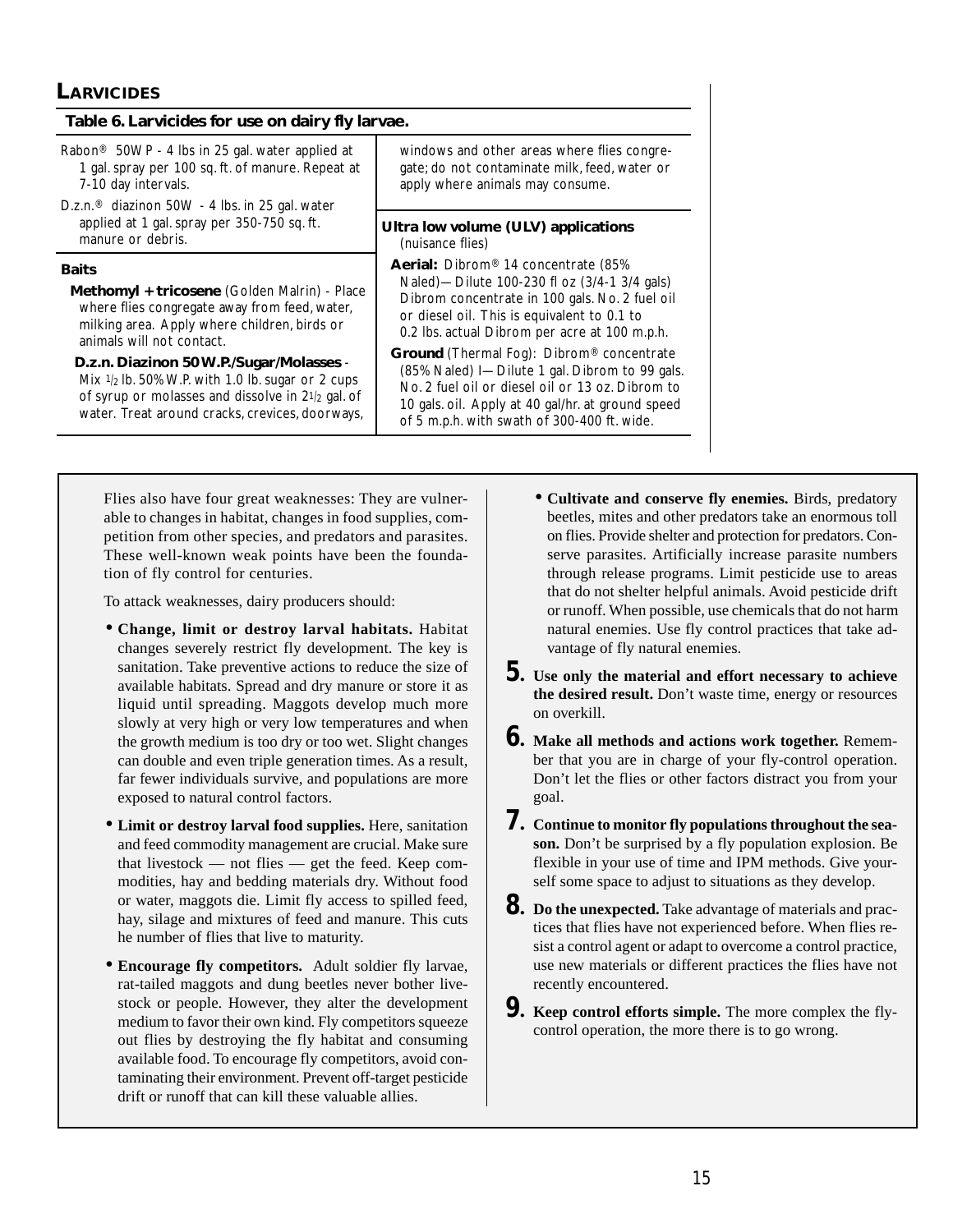Certain states **do not** recommend the use of oral larvicides or insecticides given through the feed. Rabon® oral larvicide, methoprene (Moorman's IGR), and phenothiazine feed additives often do not control flies unless used extensively.

#### **Resistance**

A disadvantage of feeding tetrachlorvinphos is resistance. Tetrachlorvinphos (Rabon®) is an organophosphate insecticide. When feeding Rabon® oral larvicide, flies are likely to resist other organophosphates.

This means that other insecticides in this class will be ineffective, including naled (Dibrom®), dimethoate (Cygon®, Golden Malrin Liquid®), coumaphos (Co-Ral®), fenthion, diazinon, malathion and many others. Bear resistance in mind when planning to use tetrachlorvinphos oral larvicides.

Methoprene oral larvicides do not produce resistance. However, they injure several helpful insects, including black soldier flies and rat-tailed maggots. Take precautions to keep methoprene from destroying them. **When feeding oral larvicides, follow label directions and precautions.**

## **Scouting for breeding sites**

Only certain areas on the dairy may exceed the nuisance or tolerance levels of flies. Scouting is essential to find breeding sites and to decide where to apply additional sanitation and larvicides and where to release parasites. Check breeding media for maggots and pupae in these locations:

- In poorly drained cattle guards where manure and feed accumulates.
- Inside calf hutches around bottom sides where manure and bedding remain wet.
- Outside the curbing of exit walkways and lanes where the curb meets the soil and where manure and feed wash over the curb.
- On feeding lanes where upright concrete stalls meet drive-through lanes.
- Under open elevated feed bunks in holding lots where undisturbed manure and feed collect.
- In manure wash or flush canals away from free stalls where manure gathers and remains wet.
- In settling basins collecting debris alongside; at entrances and exits from basins.
- On excess floating mats on edges of lagoons where anaerobic respiration has declined.
- Around solid separators where manure accumulates and remains undisturbed.
- Around the edges of manure piles that have remained unmoved for 10 days.
- In entrances to silage pits where water has collected.
- On unwashed mechanical manure spreaders.
- At entrances and areas next to feed-holding facilities where moisture and feed collect.
- Along milk parlor exit lanes that collect manure.
- Along water troughs where manure collects.
- Under fence lines where manure has not been removed by scraping.
- In sick-calf and -cow pens where manure builds up along sides of sheds or under fence lines.
- Around water leaks where feed and manure may accumulate.
- Around feed-mixing facilities where feed spillage and moisture occur.
- Around bale feeders where manure and straw accumulate.

For IPM to work effectively, each control method must be timely, decisive and compatible with present and evolving dairy production practices. Once you have decided on a strategy, it is best not to switch to another. Adopting a course of action usually locks you into a chain of related activities until the end of fly season. By following the decision maker in Figure 12, you can design your own individualized program and adopt a program that best fits your operation.